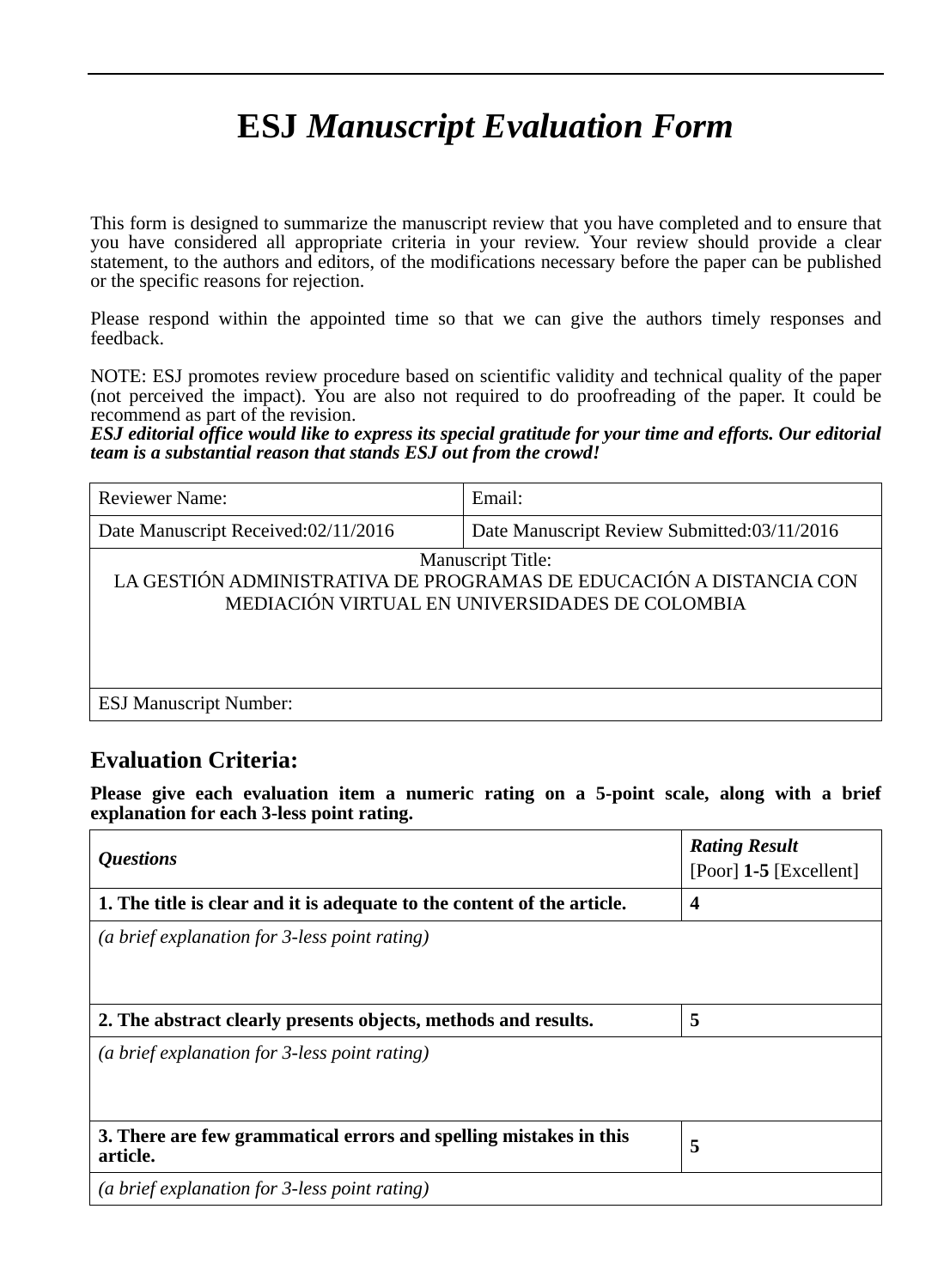| 4. The study methods are explained clearly.                                 | 5                |
|-----------------------------------------------------------------------------|------------------|
| (a brief explanation for 3-less point rating)                               |                  |
| 5. The body of the paper is clear and does not contain errors.              | 5                |
| (a brief explanation for 3-less point rating)                               |                  |
| 6. The conclusions or summary are accurate and supported by the<br>content. | $\boldsymbol{4}$ |
| (a brief explanation for 3-less point rating)                               |                  |
| 7. The references are comprehensive and appropriate.                        | 5                |
| (a brief explanation for 3-less point rating)                               |                  |

# **Overall Recommendation** (mark an X with your recommendation):

| Accepted, no revision needed               | X |
|--------------------------------------------|---|
| Accepted, minor revisions needed           |   |
| Return for major revision and resubmission |   |
| Reject                                     |   |

## **Comments and Suggestions to the Author(s):**

We are facing a very well structured with a good definition dle problem, objectives and statistical data applied to the article.

This is an excellent article

#### **Comments and Suggestions to the Editors Only:**